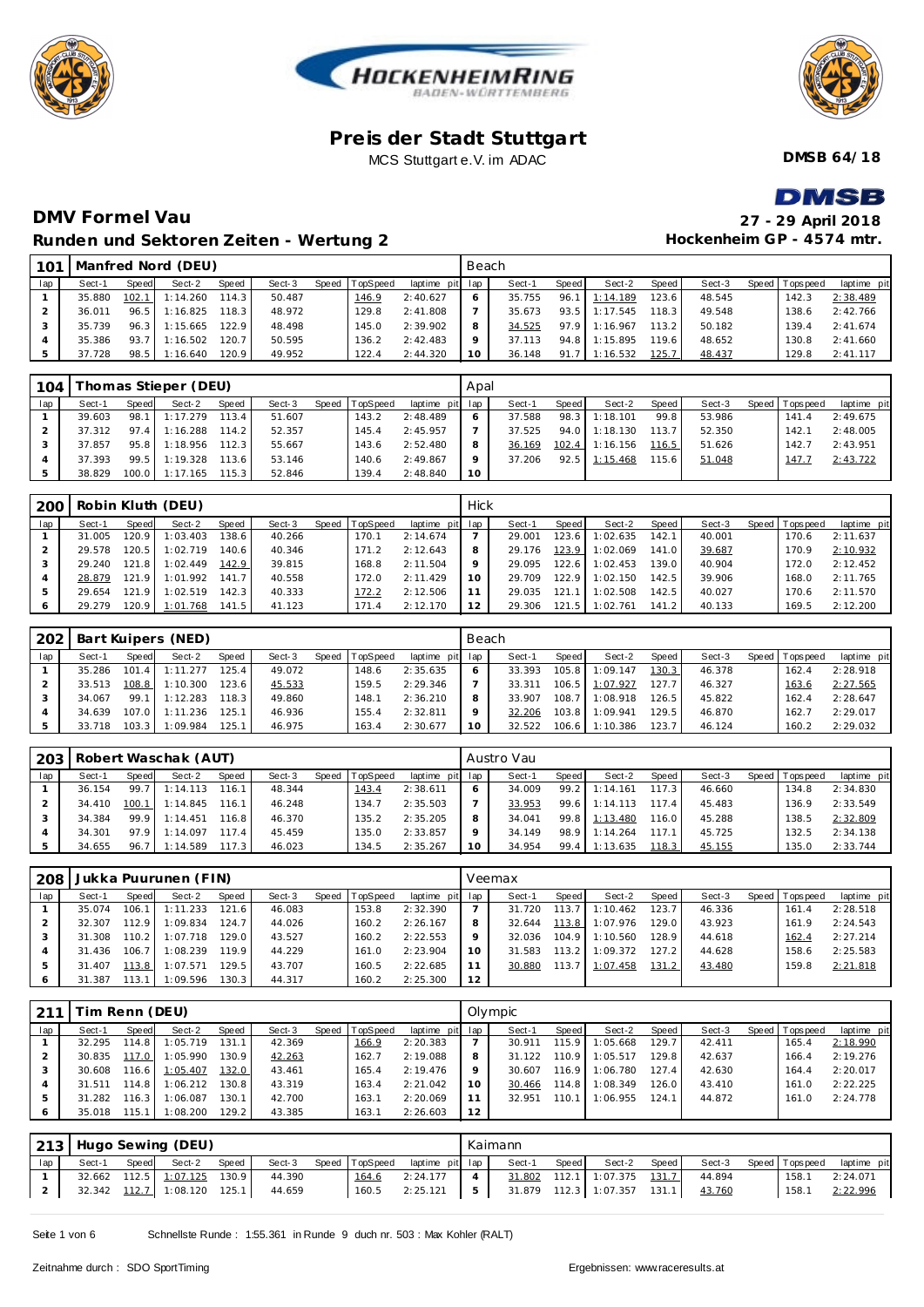





**DMSB 64/18**

# **DMV Formel Vau 27 - 29 April 2018**

**DMSB Hockenheim GP - 4574 mtr.**

 $\overline{\phantom{a}}$ 

 $\blacksquare$ 

**Runden und Sektoren Zeiten - Wertung 2**

| $\overline{z}$ | 31.957 | $1123$ 1.07 417 131 5 | . | 44.225 | 157.7 | 2.2350 |  |
|----------------|--------|-----------------------|---|--------|-------|--------|--|
|                |        |                       |   |        |       |        |  |

| 218 |        |       | Wolfgang Rafflenbeul (DEU) |       |        |       |                 |                 |       | Austro Vau |       |          |       |        |                |             |
|-----|--------|-------|----------------------------|-------|--------|-------|-----------------|-----------------|-------|------------|-------|----------|-------|--------|----------------|-------------|
| lap | Sect-1 | Speed | Sect-2                     | Speed | Sect-3 | Speed | <b>TopSpeed</b> | laptime pit lap |       | Sect-1     | Speed | Sect-2   | Speed | Sect-3 | Speed Topspeed | laptime pit |
|     | 33.872 | 108.8 | 1:10.306                   | 123.9 | 45.957 |       | 155.2           | 2:30.135        |       | 32.342     | 111.2 | 1:08.284 | 123.7 | 44.995 | 157.4          | 2:25.621    |
|     | 32.627 | 111.7 | 1:09.152                   | 124.4 | 45.646 |       | 153.6           | 2:27.425        | 8     | 31.704     | 111.8 | 1:08.220 | 125.6 | 45.164 | 156.1          | 2:25.088    |
|     | 32.629 | 110.1 | 1:09.691                   | 125.0 | 45.890 |       | 153.8           | 2:28.210        | 9     | 31.440     | 111.9 | 1:08.304 | 126.5 | 44.198 | 154.1          | 2:23.942    |
|     | 33.982 | 108.1 | 1:08.441                   | 126.3 | 45.601 |       | 157.2           | 2:28.024        | 10    | 31.555     | 110.2 | 1:07.895 | 128.1 | 44.213 | 154.3          | 2:23.663    |
|     | 32.198 | 110.4 | 1:08.853                   | 126.5 | 45.263 |       | 155.4           | 2:26.314        |       | 31.179     | 112.4 | 1:08.366 | 129.2 | 43.792 | 156.7          | 2:23.337    |
|     | 32.676 | 109.6 | 1:08.888                   | 124.7 | 46.042 |       | 157.7           | 2:27.606        | 12    |            |       |          |       |        |                |             |
|     |        |       |                            |       |        |       |                 |                 |       |            |       |          |       |        |                |             |
| 233 |        |       | Richard Nachbar (DEU)      |       |        |       |                 |                 | Motul |            |       |          |       |        |                |             |

lap Sect-1 Speed Sect-2 Speed Sect-3 Speed TopSpeed laptime pit lap Sect-1 Speed Sect-2 Speed Sect-3 Speed Topspeed laptime pit

| . 252 ' |        |       | Lara-Luisa Link (DEU) |       |        |                |                 |          | Austro Vau |         |                  |       |        |                 |             |
|---------|--------|-------|-----------------------|-------|--------|----------------|-----------------|----------|------------|---------|------------------|-------|--------|-----------------|-------------|
| lap     | Sect-1 | Speed | Sect-2                | Speed | Sect-3 | Speed TopSpeed | laptime pit lap |          | Sect-1     | Speed I | Sect-2           | Speed | Sect-3 | Speed Tops peed | laptime pit |
|         | 35.499 |       | 107.9 1:11.827        | 120.4 | 45.520 | 156.5          | 2:32.846        |          | 33.982     |         | 107.5 1:11.004   | 124.1 | 46.224 | 152.1           | 2:31.210    |
|         | 33.583 | 108.5 | 1:10.009              | 121.5 | 46.725 | 158.6          | 2:30.317        |          | 34.075     |         | $107.5$ 1:12.712 | 123.1 | 46.362 | 153.2           | 2:33.149    |
|         | 32.768 |       | 104.8 1:09.558        | 121.6 | 46.107 | 159.8          | 2:28.433        | 8        | 34.268     |         | 108.3 1:08.800   | 122.7 | 45.669 | 160.2           | 2:28.737    |
|         |        |       | 33.655 107.5 1:10.314 | 121.6 | 45.902 | 153.4          | 2:29.871        |          | 32.284     |         | 108.2 1:09.803   | 124.9 | 47.039 | 161.0           | 2:29.126    |
|         | 33.848 |       | 107.5 1:11.708        | 120.3 | 46.709 | 151.7          | 2:32.265        | $10^{-}$ | 33.322     |         | 107.5 1:10.065   | 123.6 | 45.582 | 155.6           | 2:28.969    |

|     |        |         | 302   Bernhard Zimmermann (AUT) |       |        |       |          |                 |    | Kaimann |         |          |         |        |                 |             |
|-----|--------|---------|---------------------------------|-------|--------|-------|----------|-----------------|----|---------|---------|----------|---------|--------|-----------------|-------------|
| lap | Sect-1 | Speed   | Sect-2                          | Speed | Sect-3 | Speed | TopSpeed | laptime pit lap |    | Sect-1  | Speed I | Sect-2   | Speed I | Sect-3 | Speed Tops peed | laptime pit |
|     | 31.542 | 108.3   | 1:06.300                        | 136.4 | 43.473 |       | 173.4    | 2:21.315        |    | 31.115  | 116.8   | 1:06.177 | 135.7   | 42.485 | 170.1           | 2:19.777    |
|     | 30.232 | 115.9   | 1:04.261                        | 140.1 | 42.491 |       | 175.0    | 2:16.984        |    | 30.259  | 108.2   | 1:06.611 | 135.7   | 43.891 | 170.1           | 2:20.761    |
|     | 30.402 | 113.1   | 1:10.873                        | 115.3 | 46.889 |       | 157.2    | 2:28.164        |    | 30.008  | 116.1   | 1:04.394 | 134.2   | 45.592 | 168.8           | 2:19.994    |
|     | 30.070 | 118.3   | 1:03.984                        | 130.1 | 42.696 |       | 170.6    | 2:16.750        |    | 32.654  | 112.1   | 1:05.761 | 135.2   | 43.638 | 174.2           | 2:22.053    |
|     | 30.248 | 111.9   | 1:04.424                        | 135.3 | 43.832 |       | 170.1    | 2:18.504        |    | 31.936  | 112.6   | 1:04.418 | 137.1   | 42.276 | 172.0           | 2:18.630    |
|     | 32.556 | $105.9$ | 1:07.949                        | 136.0 | 48.771 |       | 172.5    | 2:29.276        | 12 |         |         |          |         |        |                 |             |

| 307 |        |       | Henrik Schiller (DEU) |                    |        |                |                 |         | Paljar Mato |       |          |         |        |                |             |
|-----|--------|-------|-----------------------|--------------------|--------|----------------|-----------------|---------|-------------|-------|----------|---------|--------|----------------|-------------|
| lap | Sect-1 | Speed | Sect-2                | Speed              | Sect-3 | Speed TopSpeed | laptime pit lap |         | Sect-1      | Speed | Sect-2   | Speed I | Sect-3 | Speed Topspeed | laptime pit |
|     | 32.899 | 114.9 | 1:05.060              | 135.3 <sub>1</sub> | 42.509 | 164.4          | 2:20.468        |         | 30.304      | 112.9 | 1:05.898 | 138.1   | 41.865 | 144.2          | 2:18.067    |
|     | 31.530 | 113.9 | 1:04.567              | 138.8              | 42.744 | 161.7          | 2:18.841        | 8       | 30.038      | 113.8 | 1:07.128 | 136.4   | 41.798 | 151.7          | 2:18.964    |
|     | 30.884 | 117.4 | 1:04.631              | 139.0              | 41.308 | 167.7          | 2:16.823        | $\circ$ | 30.215      | 116.0 | 1:05.729 | 137.2   | 41.481 | 147.7          | 2:17.425    |
|     | 29.467 | 116.4 | 1:04.346              | 136.5              | 41.612 | 160.2          | 2:15.425        | 10      | 29.903      | 115.6 | 1:05.480 | 140.4   | 41.525 | 159.1          | 2:16.908    |
|     | 30.112 | 113.7 | 1:05.726              | 132.5              | 41.612 | 146.9          | 2:17.450        | 11      | 29.919      | 104.9 | 1:12.176 | 115.0   | 46.429 | 137.2          | 2:28.524    |
|     | 30.006 | 115.1 | 1:07.011              | 136.4              | 41.759 | 148.1          | 2:18.776        | 12      |             |       |          |         |        |                |             |

|     |        |       | 309   Mark Spanbroek (NED) |       |        |                |                 |    | Kaimann |         |          |         |        |                |             |
|-----|--------|-------|----------------------------|-------|--------|----------------|-----------------|----|---------|---------|----------|---------|--------|----------------|-------------|
| lap | Sect-1 | Speed | Sect-2                     | Speed | Sect-3 | Speed TopSpeed | laptime pit lap |    | Sect-1  | Speed I | Sect-2   | Speed I | Sect-3 | Speed Topspeed | laptime pit |
|     | 31.480 | 110.7 | 1:04.415                   | 146.9 | 41.203 | 174.8          | 2:17.098        |    | 28.889  | 114.5   | 1:02.387 | 147.1   | 42.071 | 171.2          | 2:13.347    |
|     | 29.495 | 117.3 | 1:03.345                   | 146.9 | 43.353 | 170.9          | 2:16.193        |    | 29.368  | 117.8   | 1:01.809 | 145.4   | 40.725 | 171.2          | 2:11.902    |
|     | 29.799 | 115.3 | 1:02.639                   | 141.7 | 41.651 | 170.9          | 2:14.089        |    | 29.920  | 118.7   | 1:02.243 | 145.6   | 40.910 | 170.9          | 2:13.073    |
|     | 29 777 | 116.8 | 1:01.990                   | 146.7 | 40.753 | 172.0          | 2:12.520        | 10 | 29.394  | 116.4   | 1:01.785 | 145.2   | 40.711 | 170.6          | 2:11.890    |
| 5   | 29.623 | 119.6 | 1:02.317                   | 146.7 | 41.126 | 72.8           | 2:13.066        |    | 28.957  | 118.3   | 1:02.311 | 145.9   | 40.905 | 174.2          | 2:12.173    |
| 6   | 29.155 | 119.5 | 1:01.484                   | 148.1 | 42.303 | 172.0          | 2:12.942        | 12 | 30.694  | 112.3   | 1:02.700 | 143.8   | 41.054 | 169.5          | 2:14.448    |

|     |        |       | 312   Sven Eickemeyer (DEU) |       |        |                |                 | MoTuL |        |       |          |       |        |                |             |
|-----|--------|-------|-----------------------------|-------|--------|----------------|-----------------|-------|--------|-------|----------|-------|--------|----------------|-------------|
| lap | Sect-1 | Speed | Sect-2                      | Speed | Sect-3 | Speed TopSpeed | laptime pit lap |       | Sect-1 | Speed | Sect-2   | Speed | Sect-3 | Speed Topspeed | laptime pit |
|     | 35.743 | 98.5  | 1:13.734                    | 129.0 | 48.713 | 134.8          | 2:38.190        | 6     | 33.384 | 108.4 | 1:11.765 | 119.7 | 48.669 | 147.5          | 2:33.818    |
|     | 35 272 | 101.0 | 1:12.014                    | 126.8 | 48.740 | 146.9          | 2:36.026        |       | 34.130 | 108.5 | 1:10.488 | 127.1 | 49.470 | 147.1          | 2:34.088    |
|     | 33.077 | 106.8 | 1:13.386                    | 128.4 | 48.699 | 134.0          | 2:35.162        | 8     | 33.730 | 108.2 | 1:10.369 | 125.9 | 48.574 | 149.4          | 2:32.673    |
|     | 34.032 | 105.5 | 1:14.404                    | 122.7 | 49.437 | 133.0          | 2:37.873        |       | 34.215 | 107.0 | 1:11.247 | 122.3 | 52.183 | 150.8          | 2:37.645    |
|     | 34.399 | 107.7 | 1:10.541                    | 131.9 | 49.168 | 147.1          | 2:34.108        | 10    | 35.789 | 88.7  | 1:11.274 | 129.0 | 48.278 | 153.0          | 2:35.341    |

|     |        |       | 314 Jörg PDDrSeibold (DEU)  |       |        |                |                 | <b>Fuchs</b> |        |       |                             |       |        |                |             |
|-----|--------|-------|-----------------------------|-------|--------|----------------|-----------------|--------------|--------|-------|-----------------------------|-------|--------|----------------|-------------|
| lap | Sect-1 | Speed | Sect-2                      | Speed | Sect-3 | Speed TopSpeed | laptime pit lap |              | Sect-1 | Speed | Sect-2                      | Speed | Sect-3 | Speed Topspeed | laptime pit |
|     |        |       | 34.402 109.9 1:10.616 126.5 |       | 47.171 | 146.7          | 2:32.189        |              | 32.450 |       | 108.7 1:07.753              | 128.0 | 45.657 | 162.4          | 2:25.860    |
|     | 33.799 |       | 110.3 1:09.347 128.9        |       | 45.851 | 152.8          | 2:28.997        |              | 33.137 |       | 108.0 1:08.686              | 128.3 | 45.520 | 159.1          | 2:27.343    |
|     | 34.024 |       | 109.8 1:09.584 129.7        |       | 45.509 | 151.9          | 2:29.117        |              |        |       | 33.290 109.5 1:08.774       | 133.2 | 45.509 | 152.8          | 2:27.573    |
|     |        |       | 33.127 108.4 1:08.876 129.5 |       | 45.191 | 157.7          | 2:27.194        | 9            |        |       | 33.781 108.8 1:10.413 128.7 |       | 45.661 | 148.8          | 2:29.855    |

Seite 2 von 6 Schnellste Runde : 1:55.361 in Runde 9 duch nr. 503 : Max Kohler (RALT)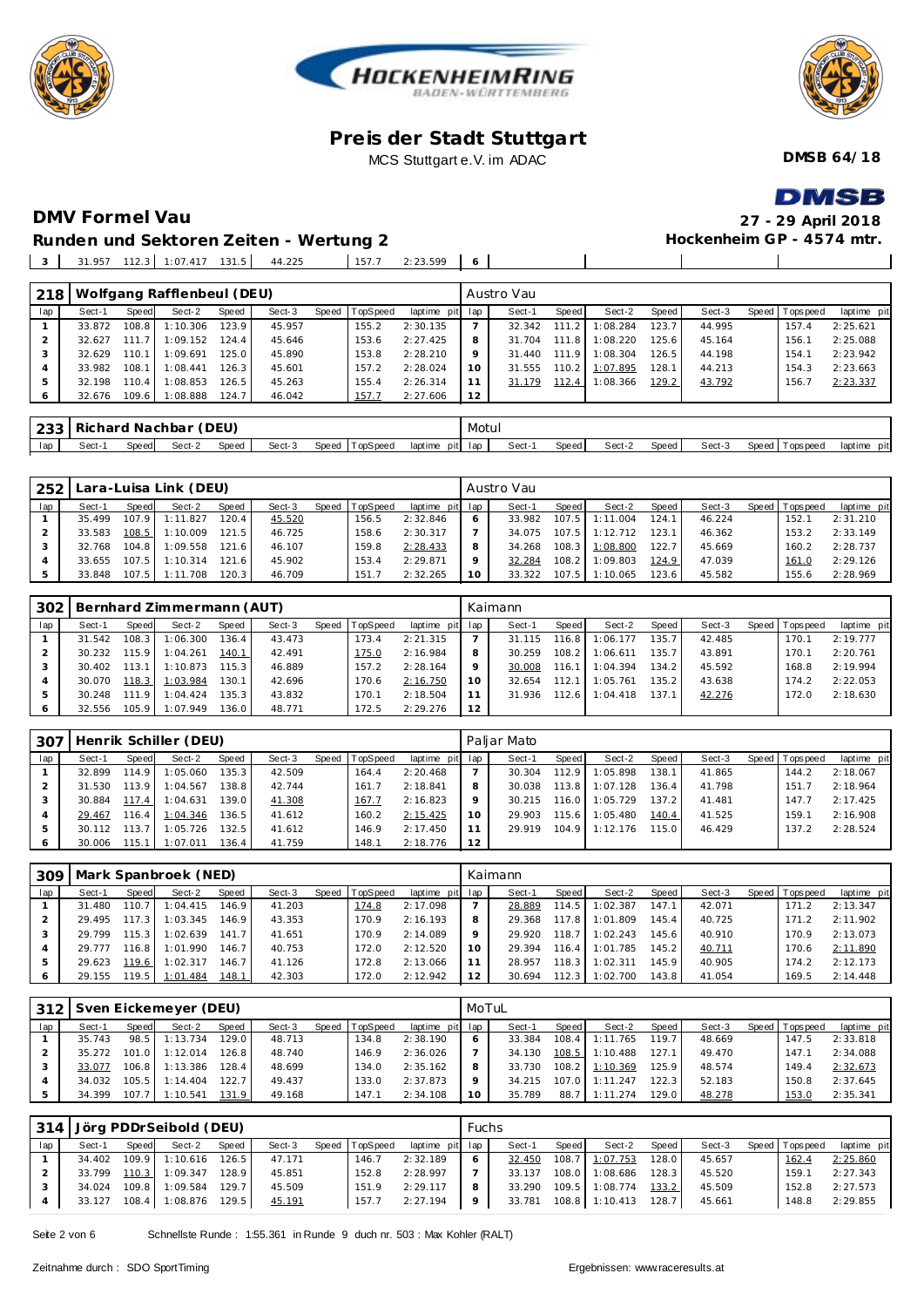





**DMSB 64/18**

#### **DMV Formel Vau 27 - 29 April 2018 Runden und Sektoren Zeiten - Wertung 2**

**DMSB** 

**Hockenheim GP - 4574 mtr.**

33.800 106.7 1:08.617 130.4 45.717 154.1 2:28.134 **10** 34.597 105.1 1:11.640 126.3 46.522 148.6 2:32.759

| 319 |        |                      | Marco Wittkuhn (DEU) |       |        |                |                 | Kaimann |       |                |        |        |                 |              |
|-----|--------|----------------------|----------------------|-------|--------|----------------|-----------------|---------|-------|----------------|--------|--------|-----------------|--------------|
| lap | Sect-1 | <b>Speed</b>         | Sect-2               | Speed | Sect-3 | Speed TopSpeed | laptime pit lap | Sect-1  | Speed | Sect-2         | Speed  | Sect-3 | Speed Tops peed | laptime pit  |
|     | 33.188 | 103.4                | 1:07.315             | 135.0 | 42.388 | 164.9          | 2:22.891        | 30.720  | 115.5 | 1:03.836       | 135.21 | 42.132 | 172.2           | 2:16.688     |
|     | 30.368 | 117.O $\blacksquare$ | 1:06.519             | 134.5 | 42.540 | 170.1          | 2:19.427        | 30.338  | 115.6 | 1:05.344       | 132.8  | 41.727 | 165.4           | 2:17.409     |
|     | 30.046 | 117.5                | 1:04.693 137.4       |       | 42.055 | 170.6          | 2:16.794        | 30.149  | 114.5 | 1:05.987       | 129.51 | 43.054 | 163.9           | 2:19.190     |
|     | 30.144 | 116.6                | 1:04.785             | 134.7 | 42.536 | 168.0          | 2:17.465        | 31.601  |       | 108.0 1:11.603 | 112.6  | In.    | 156.7           | $2:49.625$ P |

| 336 |        |       | Frank Weissmann (DEU) |              |        |                |                 |         | RSM Tasco |       |          |       |        |                 |             |
|-----|--------|-------|-----------------------|--------------|--------|----------------|-----------------|---------|-----------|-------|----------|-------|--------|-----------------|-------------|
| lap | Sect-1 | Speed | Sect-2                | <b>Speed</b> | Sect-3 | Speed TopSpeed | laptime pit lap |         | Sect-1    | Speed | Sect-2   | Speed | Sect-3 | Speed Tops peed | laptime pit |
|     | 38.818 | 106.5 | 1:12.686              | 124.7        | 48.696 | 154.5          | 2:40.200        |         | 34.128    | 96.7  | 1:11.279 | 129.3 | 47.545 | 161.4           | 2:32.952    |
|     | 45.701 | 90.1  | 1:13.138              | 125.0        | 49.776 | 156.3          | 2:48.615        |         | 33.262    | 114.2 | 1:08.917 | 125.3 | 47.278 | 157.7           | 2:29.457    |
|     | 34.625 | 106.0 | 1:11.355              | 124.9        | 47.400 | 160.5          | 2:33.380        | 8       | 33.913    | 102.3 | 1:13.800 | 114.2 | 50.772 | 144.4           | 2:38.485    |
|     | 36.735 | 977   | 1:10.929              | 123.0        | 50.826 | 160.2          | 2:38.490        | $\circ$ | 35.046    | 99.2  | 1:11.975 | 125.6 | 49.099 | 158.1           | 2:36.120    |
|     | 35.546 | 109.1 | 1:09.155              | 128.4        | 47.204 | 158.8          | 2:31.905        | 10      | 34.542    | 105.1 | 1:10.598 | 126.5 | 46.887 | 164.            | 2:32.027    |

| 337 |        |                    | Andreas Franz (DEU) |       |        |                |                 | Motul   |        |        |          |                    |        |                |             |
|-----|--------|--------------------|---------------------|-------|--------|----------------|-----------------|---------|--------|--------|----------|--------------------|--------|----------------|-------------|
| lap | Sect-1 | Speed              | Sect-2              | Speed | Sect-3 | Speed TopSpeed | laptime pit lap |         | Sect-1 | Speed  | Sect-2   | Speed              | Sect-3 | Speed Topspeed | laptime pit |
|     | 33.212 | 112.61             | 1:04.675            | 136.9 | 45.258 | 172.0          | 2:23.145        |         | 30.251 | 116.91 | 1:03.212 | 136.4              | 42.600 | 175.6          | 2:16.063    |
|     | 31.942 | . 5<br>111         | 1:03.570            | 136.7 | 41.828 | 175.0          | 2:17.340        | 8       | 31.745 | 118.3  | 1:03.875 | 137.8              | 42.892 | 174.8          | 2:18.512    |
|     | 30.575 | 118.6              | 1:04.441            | 135.7 | 41.983 | 175.9          | 2:16.999        | $\circ$ | 30.499 | 116.91 | 1:03.922 | 137.9 <sup>1</sup> | 41.356 | 172.5          | 2:15.777    |
|     | 30.266 | 116.1              | 1:03.287            | 140.1 | 41.960 | 178.8          | 2:15.513        | 10      | 30.159 | 117.1  | 1:03.650 | 138.3              | 42.674 | 177.3          | 2:16.483    |
|     | 30.172 | 116.8 <sub>1</sub> | 1:03.238            | 137.8 | 42.412 | 177.9          | 2:15.822        |         | 30.237 | 116.3  | 1:05.195 | 137.1              | 42.279 | 173.9          | 2:17.711    |
|     | 30.891 | 119.2              | 1:04.344            | 136.7 | 41.944 | 175.6          | 2:17.179        | 12      |        |        |          |                    |        |                |             |

|     |        |       | 340   Heiko Engelke (DEU) |       |        |                |                 | MoTuL |        |       |          |       |        |                 |             |
|-----|--------|-------|---------------------------|-------|--------|----------------|-----------------|-------|--------|-------|----------|-------|--------|-----------------|-------------|
| lap | Sect-1 | Speed | Sect-2                    | Speed | Sect-3 | Speed TopSpeed | laptime pit lap |       | Sect-1 | Speed | Sect-2   | Speed | Sect-3 | Speed Tops peed | laptime pit |
|     | 32.554 | 113.4 | 1:06.771                  | 130.6 | 44.073 | 173.9          | 2:23.398        |       | 31.125 |       | 1:04.270 | 136.5 | 43.329 | 172.8           | 2:18.724    |
|     | 31.183 |       | 1:04.286                  | 136.9 | 44.626 | 175.6          | 2:20.095        |       | 31.608 | 112.4 | 1:03.889 | 134.8 | 43.405 | 174.5           | 2:18.902    |
| 3   | 31.196 | 116.3 | 1:04.512                  | 136.0 | 44.070 | 172.8          | 2:19.778        |       | 31.006 | 120.8 | 1:03.612 | 137.4 | 42.958 | 177.6           | 2:17.576    |
|     | 30.566 |       | 1:03.086                  | 138.5 | 43.075 | 176.5          | 2:16.727        |       | 31.123 | 116.6 | 1:03.795 | 135.5 | 43.584 | 172.0           | 2:18.502    |
|     | 30.769 | 119.2 | 1:03.188                  | 140.1 | 44.289 | 178.2          | 2:18.246        |       | 31.492 |       | 1:05.306 | 134.8 | 44.677 | 170.9           | 2:21.475    |
| 6   | 31.742 |       | 1:05.298                  | 133.8 | 43.188 | 173.9          | 2:20.228        | 12    |        |       |          |       |        |                 |             |

| 341 |        |         | Johann Wanger (LUX) |        |        |       |          |                 | <b>LCR</b> |        |        |          |       |        |                |             |
|-----|--------|---------|---------------------|--------|--------|-------|----------|-----------------|------------|--------|--------|----------|-------|--------|----------------|-------------|
| lap | Sect-1 | Speed   | Sect-2              | Speed  | Sect-3 | Speed | TopSpeed | laptime pit lap |            | Sect-1 | Speed  | Sect-2   | Speed | Sect-3 | Speed Topspeed | laptime pit |
|     | 32.256 | 115.6   | 1:04.078            | 137.4  | 41.699 |       | 168.2    | 2:18.033        |            | 28.987 | 120.4  | 1:02.448 | 136.5 | 42.433 | 169.5          | 2:13.868    |
|     | 30.603 | 1170    | 1:02.904            | 136.4  | 41.544 |       | 168.0    | 2:15.051        | 8          | 29.223 | 120.4  | 1:01.907 | 138.6 | 40.667 | 174.5          | 2:11.797    |
|     | 29.550 | 119.7   | 1:04.087            | 135.5  | 41.517 |       | 172.8    | 2:15.154        |            | 30.170 | 121.1  | 1:02.079 | 137.1 | 40.744 | 170.3          | 2:12.993    |
|     | 29.733 | 116.8   | 1:03.037            | 136.4. | 41.460 |       | 173.6    | 2:14.230        |            | 29.162 | 119.7  | 1:02.788 | 135.5 | 41.366 | 176.2          | 2:13.316    |
|     | 29 412 | 118.4   | 1:03.538            | 137.8  | 41.021 |       | 169.0    | 2:13.971        |            | 29.317 | 119.3. | 1:02.523 | 135.3 | 41.639 | 168.2          | 2:13.479    |
|     | 29.222 | 120.0 l | 1:02.132            | 135.5  | 41.479 |       | 173.6    | 2:12.833        | 12         | 29.491 | 119.6  | 1:02.276 | 140.4 | 40.735 | 168.2          | 2:12.502    |

|     |        |       | 342 Nick Ohlinger (DEU) |        |        |                |                 | Kaimann |       |                |       |        |                |             |
|-----|--------|-------|-------------------------|--------|--------|----------------|-----------------|---------|-------|----------------|-------|--------|----------------|-------------|
| lap | Sect-1 | Speed | Sect-2                  | Speed  | Sect-3 | Speed TopSpeed | laptime pit lap | Sect-1  | Speed | Sect-2         | Speed | Sect-3 | Speed Topspeed | laptime pit |
|     | 33.768 |       | 111.3 1:04.878          | 139.0  | 44.729 | 164.1          | 2:23.375        | 29.717  |       | 120.4 1:03.438 | 142.5 | 41.241 |                | 2:14.396    |
|     | 30.972 |       | $116.9$ 1:02.962        | 139.01 | 43.341 | 175.9          | 2:17.275        | 29.532  | 119.5 | 1:04.811       | 143.8 | 42.139 | 172.2          | 2:16.482    |

| 356 L |        |       | Rüdiger Müller (DEU) |       |        |                |                 | ROC.            |        |       |          |       |        |       |                   |             |
|-------|--------|-------|----------------------|-------|--------|----------------|-----------------|-----------------|--------|-------|----------|-------|--------|-------|-------------------|-------------|
| lap   | Sect-1 | Speed | Sect-2               | Speed | Sect-3 | Speed TopSpeed | laptime pit lap |                 | Sect-1 | Speed | Sect-2   | Speed | Sect-3 | Speed | T ops peed        | laptime pit |
|       | 31.821 | 13.4  | 1:06.182             | 143.0 | 43.531 | 159.1          | 2:21.534        |                 | 30.111 | 119.5 | 1:03.632 | 145.7 | 43.119 |       | 176.8             | 2:16.862    |
|       | 30.380 | 119.2 | 1:03.776             | 143.4 | 42.493 | 181.2          | 2:16.649        | 8               | 29.846 | 124.7 | 1:01.396 | 142.1 | 42.183 |       | 192.2             | 2:13.425    |
|       | 30.024 | 116.3 | 1:02.858             | 145.4 | 42.385 | 185.6          | 2:15.267        | $\circ$         | 29.510 | 121.5 | 1:03.592 | 142.5 | 42.122 |       | 187.8             | 2:15.224    |
|       | 29.864 | 122.4 | 1:02.750             | 146.3 | 42.931 | 170.3          | 2:15.545        | 10 <sup>°</sup> | 29.012 | 123.4 | 1:01.355 | 142.5 | 42.481 |       | 189. <sub>1</sub> | 2:12.848    |
|       | 29.421 | 125.0 | 1:02.904             | 144.2 | 41.606 | 192.2          | 2:13.931        | 11              | 29.442 | 122.4 | 1:01.806 | 142.3 | 42.663 |       | 189.1             | 2:13.911    |
|       | 29.654 | 121.6 | 1:02.930             | 142.3 | 44.239 | 168.5          | 2:16.823        | 12              |        |       |          |       |        |       |                   |             |

| 368 |        |       | Thomas Renn (DEU)           |       |        |                |                 |   | Dahm Car |       |                             |                        |        |                |             |
|-----|--------|-------|-----------------------------|-------|--------|----------------|-----------------|---|----------|-------|-----------------------------|------------------------|--------|----------------|-------------|
| lap | Sect-1 | Speed | Sect-2                      | Speed | Sect-3 | Speed TopSpeed | laptime pit lap |   | Sect-1   | Speed | Sect-2                      | Speed                  | Sect-3 | Speed Topspeed | laptime pit |
|     |        |       | 35.568 101.4 1:16.821 119.5 |       | 48.595 | 145.4          | 2:40.984        |   |          |       | 34.402 103.6 1:14.098       | 123.9                  | 47.194 | 147.5          | 2:35.694    |
|     |        |       | 34.796 104.0 1:16.268 120.4 |       | 48.495 | 156.5          | 2:39.559        |   |          |       | 33.904 103.6 1:13.896       | $123.0$ $\blacksquare$ | 47.235 | 143.8          | 2:35.035    |
|     | 36.024 |       | 100.0 1:13.269 125.9        |       | 47.127 | 157.7          | 2:36.420        | 8 |          |       | 34.252 101.8 1:14.900 124.1 |                        | 46.215 | 144.6          | 2:35.367    |
|     |        |       |                             |       |        |                |                 |   |          |       |                             |                        |        |                |             |

Seite 3 von 6 Schnellste Runde : 1:55.361 in Runde 9 duch nr. 503 : Max Kohler (RALT)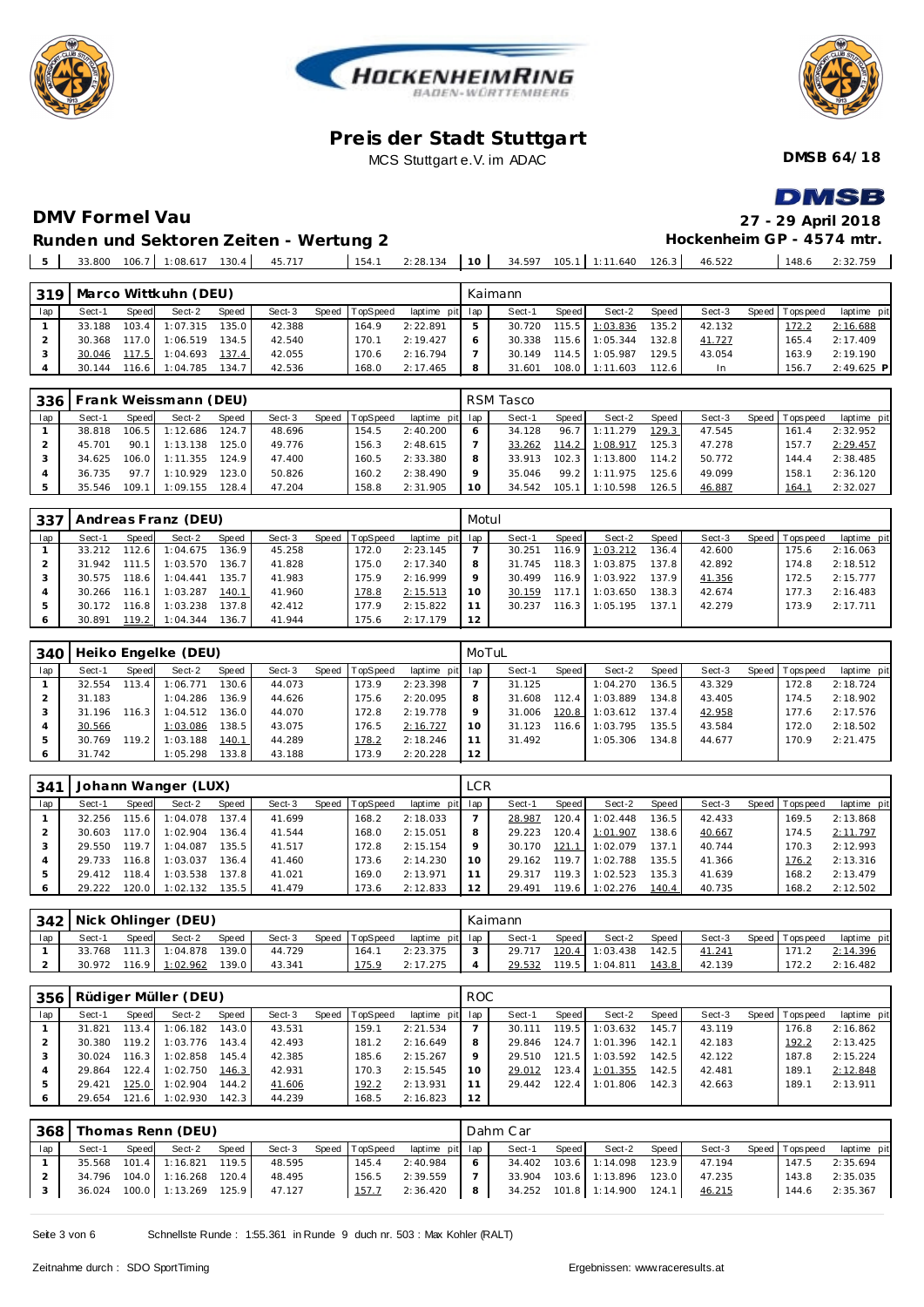





**DMSB 64/18**

**DMSB** 

#### **DMV Formel Vau 27 - 29 April 2018 Hockenheim GP - 4574 mtr.**

|  | Runden und Sektoren Zeiten - Wertung 2 |  |  |
|--|----------------------------------------|--|--|
|  |                                        |  |  |

| $\overline{A}$ |  | 34.382 102.6 1:14.068 126.3 47.109 |  | 144.6    2:35.559      9      34.059    100.9      1:14.702    125.1      46.404 |  |  |  | 143.4 | 2:35.165            |
|----------------|--|------------------------------------|--|----------------------------------------------------------------------------------|--|--|--|-------|---------------------|
|                |  |                                    |  |                                                                                  |  |  |  |       | $1149.0$ $2:32.649$ |
|                |  |                                    |  |                                                                                  |  |  |  |       |                     |

| 401 |        |       | Joachim Ohlinger (DEU) |       |        |       |          |                 | RSM Tasco |       |        |       |        |                |             |
|-----|--------|-------|------------------------|-------|--------|-------|----------|-----------------|-----------|-------|--------|-------|--------|----------------|-------------|
| lap | Sect-1 | Speed | Sect-2                 | Speed | Sect-3 | Speed | TopSpeed | laptime pit lap | Sect-1    | Speed | Sect-2 | Speed | Sect-3 | Speed Topspeed | laptime pit |
|     | 31.687 | 127.1 | 1:01.507               | 150.2 | 41.381 |       | 179.7    | 2:14.575        | 29.016    | 125.9 | 59.042 | 153.4 | 40.984 | 196.0          | 2:09.042    |
|     | 29.611 | 132.8 | 59.917                 | 148.8 | 40.121 |       | 192.2    | 2:09.649        | 28.899    | 128.1 | 58.693 | 150.4 | 40.559 | 198.2          | 2:08.151    |
|     | 29.442 | 127.8 | 1:00.385               | 152.5 | 40.509 |       | 192.2    | 2:10.336        |           |       |        |       |        |                |             |

| 402 |        |       | Leonhard Sommer (DEU) |              |        |                |                 | RSM Tasco |       |                    |         |        |                   |              |
|-----|--------|-------|-----------------------|--------------|--------|----------------|-----------------|-----------|-------|--------------------|---------|--------|-------------------|--------------|
| lap | Sect-1 | Speed | Sect-2                | <b>Speed</b> | Sect-3 | Speed TopSpeed | laptime pit lap | Sect-     | Speed | Sect-2             | Speed I | Sect-3 | Speed   Tops peed | laptime pit  |
|     | 31.905 | 115.9 | 1:04.193              | 142.9        | 42.685 | 183.4          | 2:18.783        | 30.131    |       | 117.0 1:03.170     | 144.4   | 42.097 | 177.0             | 2:15.398     |
|     | 30.428 | 114.3 | 1:04.829              | 141.7        | 42.313 | 177.9          | 2:17.570        | 30.357    |       | $116.6$   1:04.352 | 123.7   | In     | 180.3             | $2:45.429$ P |

| 406 |        |        | Thomas Ernst (DEU) |        |        |         |                 |                 | Lola    |        |         |          |       |        |                |             |
|-----|--------|--------|--------------------|--------|--------|---------|-----------------|-----------------|---------|--------|---------|----------|-------|--------|----------------|-------------|
| lap | Sect-1 | Speed  | Sect-2             | Speed  | Sect-3 | Speed T | <b>TopSpeed</b> | laptime pit lap |         | Sect-1 | Speed I | Sect-2   | Speed | Sect-3 | Speed Topspeed | laptime pit |
|     | 33.617 | 119.51 | 1:08.174           | 128.6  | 43.900 |         | 171.7           | 2:25.691        |         | 31.665 | 118.9   | 1:06.038 | 135.8 | 41.946 | 170.1          | 2:19.649    |
|     | 32.456 | 120.5  | 1:05.664           | 134.7  | 44.349 |         | 175.9           | 2:22.469        | 8       | 31.642 | 117.5   | 1:05.825 | 136.4 | 41.660 | 172.2          | 2:19.127    |
|     | 31.061 | 120.5  | 1:05.350           | 139.5  | 41.851 |         | 171.7           | 2:18.262        | $\circ$ | 31.509 | 120.3   | 1:04.976 | 138.3 | 42.552 | 170.1          | 2:19.037    |
|     | 31.159 | 119.3  | 1:04.418           | 138.61 | 42.016 |         | 176.8           | 2:17.593        | 10      | 31.133 | 120.5   | 1:06.239 | 139.9 | 42.720 | 168.5          | 2:20.092    |
|     | 31.260 | 118.4  | 1:06.731           | 134.0  | 42.754 |         | 171.7           | 2:20.745        |         | 32.960 | 108.5   | 1:04.857 | 142.7 | 42.389 | 172.0          | 2:20.206    |
|     | 32.055 | 116.3  | 1:05.610           | 135.8  | 43.937 |         | 169.8           | 2:21.602        | 12      |        |         |          |       |        |                |             |

| 407 |        |       | Volker Zielaskowski (DEU) |       |        |                |                 | Lola |        |       |          |       |        |                |             |
|-----|--------|-------|---------------------------|-------|--------|----------------|-----------------|------|--------|-------|----------|-------|--------|----------------|-------------|
| lap | Sect-1 | Speed | Sect-2                    | Speed | Sect-3 | Speed TopSpeed | laptime pit lap |      | Sect-1 | Speed | Sect-2   | Speed | Sect-3 | Speed Topspeed | laptime pit |
|     | 32.977 | 114.4 | 1:02.784                  | 137.9 | 42.706 | 180.3          | 2:18.467        |      | 30.022 | 122.0 | 1:03.666 | 142.5 | 43.841 | 176.2          | 2:17.529    |
|     | 32.124 | 104.1 | 1:03.826                  | 142.5 | 43.140 | 175.3          | 2:19.090        | 8    | 30.849 | 123.4 | 1:03.810 | 139.9 | 40.616 | 181.2          | 2:15.275    |
|     | 30.751 | 121.8 | 1:01.789                  | 140.8 | 41.816 | 173.4          | 2:14.356        |      | 29.649 | 122.0 | 1:02.472 | 130.8 | 41.984 | 176.8          | 2:14.105    |
|     | 30.931 | 120.9 | 1:02.676                  | 139.0 | 42.226 | 171.7          | 2:15.833        | 10   | 29.530 | 122.0 | 1:02.415 | 144.4 | 41.861 | 173.1          | 2:13.806    |
|     | 30.384 | 121   | 1:04.579                  | 135.5 | 42.573 | 173.6          | 2:17.536        |      | 30.003 | 121.3 | 1:02.619 | 140.8 | 41.372 | 174.2          | 2:13.994    |
| 6   | 30.042 | 120.7 | 1:02.934                  | 128.0 | 44.223 | 172.8          | 2:17.199        | 12   |        |       |          |       |        |                |             |

| 411 |        |       | Robert van Hoorn (NED) |        |        |                |             |             | Kaimann |       |          |       |        |         |            |             |
|-----|--------|-------|------------------------|--------|--------|----------------|-------------|-------------|---------|-------|----------|-------|--------|---------|------------|-------------|
| lap | Sect-1 | Speed | Sect-2                 | Speed  | Sect-3 | Speed TopSpeed | laptime pit | lap         | Sect-1  | Speed | Sect-2   | Speed | Sect-3 | Speed I | T ops peed | laptime pit |
|     | 29.598 | 20.   | 59.401                 | 149.4  | 39.459 | 192.2          | 2:08.458    |             | 27.679  | 123.7 | 58.539   | 150.0 | 38.287 |         | 192.2      | 2:04.505    |
|     | 28.657 | 24.   | 1:00.212               | 135.21 | 40.161 | 192.2          | 2:09.030    | 8           | 27.716  | 126.2 | 59.328   | 149.8 | 38.191 |         | 185.2      | 2:05.235    |
|     | 27.616 | 18.3  | 59.337                 | 149.4  | 39.278 | 188.2          | 2:06.231    | $\mathsf Q$ | 27.683  | 124.9 | 1:00.892 | 134.7 | 45.524 |         | 193.5      | 2:14.099    |
|     | 27.468 | 23.7  | 59.346                 | 149.8  | 39.060 | 191.8          | 2:05.874    | $10^{-}$    | 30.489  | 118.0 | 1:00.996 | 146.7 | 41.835 |         | 189.5      | 2:13.320    |
| .5  | 30.133 | 24.6  | 58.727                 | 150.2  | 40.054 | 194.2          | 2:08.914    |             | 31.306  | 118.8 | 1:00.167 | 151.7 | 41.444 |         | 188.8      | 2:12.917    |
| 6   | 27.918 | 25.   | 59.175                 | 151.5  | 38.381 | 192.9          | 2:05.474    | 12          | 30.518  | 117   | 1:01.297 | 144.4 | 40.300 |         | 189.5      | 2:12.115    |

| 417 |        |         | Thomas Schmidt (DEU) |       |        |                |                 |    | Royale |         |          |       |        |                |             |
|-----|--------|---------|----------------------|-------|--------|----------------|-----------------|----|--------|---------|----------|-------|--------|----------------|-------------|
| lap | Sect-1 | Speed   | Sect-2               | Speed | Sect-3 | Speed TopSpeed | laptime pit lap |    | Sect-1 | Speed I | Sect-2   | Speed | Sect-3 | Speed Topspeed | laptime pit |
|     | 32.324 | 122.0   | 1:06.005             | 132.7 | 45.126 | 170.9          | 2:23.455        |    | 31.482 | 123.3   | 1:07.629 | 139.7 | 43.893 | 157.0          | 2:23.004    |
|     | 30.492 | 126.8   | 1:03.367             | 145.2 | 45.045 | 173.9          | 2:18.904        |    | 31.012 | 122.3   | 1:06.531 | 137.1 | 43.561 | 178.5          | 2:21.104    |
|     | 30.703 | 121.9   | 1:05.499             | 140.1 | 43.450 | 172.2          | 2:19.652        |    | 30.959 | 123.7   | 1:04.231 | 143.6 | 42.967 | 175.3          | 2:18.157    |
|     | 30.468 | 124.0   | 1:03.480             | 144.8 | 42.844 | 172.8          | 2:16.792        |    | 33.679 | 114.5   | 1:05.496 | 144.6 | 42.759 | 162.2          | 2:21.934    |
|     | 30.402 | 117.8   | 1:02.849             | 141.0 | 43.908 | 178.2          | 2:17.159        |    | 34.515 | 118.7   | 1:03.986 | 131.4 | 42.926 | 178.5          | 2:21.427    |
| 6   | 34.769 | 120.O I | 1:09.788             | 112.6 | 49.206 | 152.8          | 2:33.763        | 12 |        |         |          |       |        |                |             |

| 429 |        |       | Peter Hackner (DEU) |        |        |                |             |                 | Rovale |              |          |       |        |       |           |             |
|-----|--------|-------|---------------------|--------|--------|----------------|-------------|-----------------|--------|--------------|----------|-------|--------|-------|-----------|-------------|
| lap | Sect-1 | Speed | Sect-2              | Speed  | Sect-3 | Speed TopSpeed | laptime pit | lap             | Sect-1 | <b>Speed</b> | Sect-2   | Speed | Sect-3 | Speed | Tops peed | laptime pit |
|     | 33.475 | 115.4 | 1:06.972            | 126.0  | 44.535 | 171.2          | 2:24.982    |                 | 30.909 | 119.5        | 1:06.065 | 138.6 | 43.096 |       | 161.2     | 2:20.070    |
|     | 31.898 | 119.7 | 1:04.869            | 136.51 | 44.147 | 171.2          | 2:20.914    | 8               | 30.581 | 121.8        | 1:05.017 | 137.6 | 42.645 |       | 169.5     | 2:18.243    |
|     | 30.160 | 120.0 | 1:04.849            | 138.1. | 43.598 | 169.3          | 2:18.607    | $\circ$         | 30.462 | 118.4        | 1:05.591 | 134.7 | 44.689 |       | 164.7     | 2:20.742    |
|     | 30.366 | 117.8 | 1:03.912            | 138.3  | 43.062 | 175.6          | 2:17.340    | 10 <sup>°</sup> | 30.264 | 120.         | 1:04.939 | 137.8 | 42.936 |       | 160.7     | 2:18.139    |
|     | 30.245 | 121.8 | 1:04.449            | 134.5  | 44.038 | 172.5          | 2:18.732    |                 | 30.592 | 115.8        | 1:07.448 | 135.7 | 43.306 |       | 159.1     | 2:21.346    |
| O   | 30.810 | 121.1 | 1:06.321            | 133.7  | 45.552 | 167.7          | 2:22.683    | 12              |        |              |          |       |        |       |           |             |

|     |              |       | 502   Dirk Kornmeyer (DEU) |       |        |                |                 | March                                   |              |       |        |           |        |                |             |
|-----|--------------|-------|----------------------------|-------|--------|----------------|-----------------|-----------------------------------------|--------------|-------|--------|-----------|--------|----------------|-------------|
| lap | Sect-1       | Speed | Sect-2                     | Speed | Sect-3 | Speed TopSpeed | laptime pit lap |                                         | Sect-1       | Speed | Sect-2 | Speed     | Sect-3 | Speed Topspeed | laptime pit |
|     | 27.321       | 134.0 | 54.996 162.4               |       | 36.678 | 200.7          | 1:58.995        | 8 <sup>1</sup>                          | 25.304       | 136.5 | 54.856 | $162.2$ J | 36.770 | 208.5          | 1:56.930    |
|     | 26.014 137.8 |       | 54.238 165.4               |       | 36.843 | 204.9          | 1:57.095        | $\begin{array}{ccc} \hline \end{array}$ | 25.000 137.9 |       | 54.217 | 166.7     | 36.305 | 213.4          | 1:55.522    |

Seite 4 von 6 Schnellste Runde : 1:55.361 in Runde 9 duch nr. 503 : Max Kohler (RALT)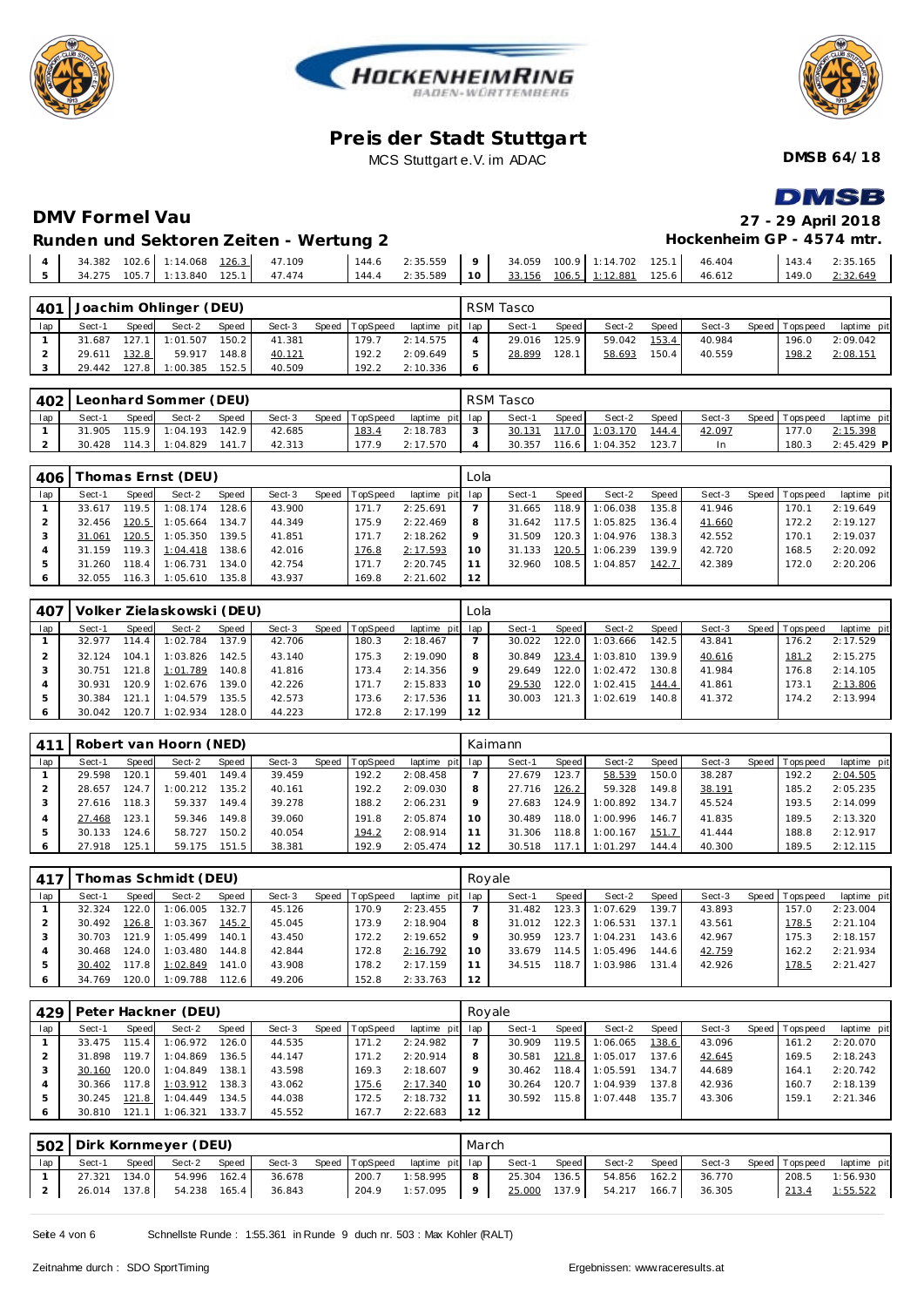





**DMSB 64/18**

# **DMSB**

**Hockenheim GP - 4574 mtr.**

## **DMV Formel Vau 27 - 29 April 2018**

#### **Runden und Sektoren Zeiten - Wertung 2**

| 135.7<br>26.037     | 167.4<br>54.150 | 36.836 | 204.9 | 1:57.023 | 10     | 26.336 | 140.3              | 53.963 | 166.2  | 36.125 | 209.3 | 1:56.424 |
|---------------------|-----------------|--------|-------|----------|--------|--------|--------------------|--------|--------|--------|-------|----------|
| 131.4<br>25.973     | 55.125<br>166.4 | 36.699 | 207.3 | 1:57.797 |        | 26.939 | 139.5              | 54.842 | 164.4  | 35.542 | 204.9 | 1:57.323 |
| $134.5$  <br>27.420 | 54.481<br>163.9 | 37.600 | 208.5 | 1:59.501 | $\sim$ | 26.363 | 133.3 <sub>1</sub> | 55.533 | 164.61 | 38.773 | 211.4 | 2:00.669 |
| 131.2<br>25.866     | 54.401<br>161.2 | 36.877 | 208.1 | 1:57.144 | 12     | 25.632 | 137.2              | 54.337 | 164.9  | 38.128 | 205.3 | 1:58.097 |
| 130.8<br>28.585     | 54.658<br>166.4 | 36.947 | 211.4 | 2:00.190 |        |        |                    |        |        |        |       |          |

| 503 |        |       | Max Kohler (CHE) |       |        |       |          |                 | RALT    |        |       |        |        |        |                |             |
|-----|--------|-------|------------------|-------|--------|-------|----------|-----------------|---------|--------|-------|--------|--------|--------|----------------|-------------|
| lap | Sect-1 | Speed | Sect-2           | Speed | Sect-3 | Speed | TopSpeed | laptime pit lap |         | Sect-1 | Speed | Sect-2 | Speed  | Sect-3 | Speed Topspeed | laptime pit |
|     | 26.511 | 133.7 | 54.347           | 163.1 | 35.662 |       | 201.5    | 1:56.520        | 8       | 25.549 | 135.0 | 54.753 | 161.4  | 36.750 | 209.3          | 1:57.052    |
|     | 26.429 | 140.4 | 54.321           | 158.6 | 36.922 |       | 203.4    | 1:57.672        | $\circ$ | 25.103 | 143.2 | 54.308 | 162.7  | 35.950 | 211.4          | 1:55.361    |
|     | 26.208 | 139.9 | 53.742           | 166.4 | 37.049 |       | 204.2    | 1:56.999        | 10      | 27.141 | 140.1 | 53.692 | 169.8  | 37.101 | 209.7          | 1:57.934    |
|     | 27.416 | 118.6 | 56.601           | 165.9 | 36.747 |       | 203.8    | 2:00.764        |         | 26.597 | 127.5 | 55.007 | 156.3  | 36.181 | 206.5          | 1:57.785    |
|     | 26.274 | 129.8 | 54.466           | 165.6 | 37.815 |       | 205.3    | 1:58.555        | 12      | 26.611 | 136.2 | 56.669 | 162.4  | 36.924 | 208.1          | 2:00.204    |
| 6   | 26.175 | 140.1 | 54.874           | 153.6 | 38.096 |       | 208.1    | 1:59.145        | 13      | 29.008 | 139.5 | 55.814 | 165.11 | 36.648 | 206.5          | 2:01.470    |
|     | 28.013 | 140.6 | 53.720           | 166.4 | 37.195 |       | 210.5    | 1:58.928        | 14      |        |       |        |        |        |                |             |

| 505 |        |                    | Rüdiger Mager (DEU) |       |        |       |                 |             | Lola |        |         |        |       |        |              |           |             |
|-----|--------|--------------------|---------------------|-------|--------|-------|-----------------|-------------|------|--------|---------|--------|-------|--------|--------------|-----------|-------------|
| lap | Sect-1 | Speed              | Sect-2              | Speed | Sect-3 | Speed | <b>TopSpeed</b> | laptime pit | lap  | Sect-1 | Speed I | Sect-2 | Speed | Sect-3 | <b>Speed</b> | Tops peed | laptime pit |
|     | 28.403 | 133.2              | 56.139              | 165.4 | 38.534 |       | 216.0           | 2:03.076    | 8    | 25.919 | 142.5   | 54.777 | 166.7 | 40.169 |              | 219.1     | 2:00.865    |
|     | 26.842 | 141.2              | 55.728              | 159.5 | 38.068 |       | 212.6           | 2:00.638    | 9    | 26.659 | 138.6   | 54.769 | 164.9 | 37.800 |              | 216.9     | 1:59.228    |
|     | 26.302 | 139.7.             | 54.739              | 167.4 | 38.223 |       | 213.4           | 1:59.264    | 10   | 28.587 | 132.8   | 55.748 | 163.4 | 38.099 |              | 214.3     | 2:02.434    |
|     | 26.458 | 139.4              | 55.132              | 169.5 | 37.826 |       | 216.4           | 1:59.416    |      | 27.457 | 145.7   | 55.255 | 161.7 | 37.483 |              | 218.2     | 2:00.195    |
|     | 27.832 | 139.7 <sub>1</sub> | 55.411              | 165.1 | 37.719 |       | 216.0           | 2:00.962    | 12   | 27.525 | 129.3   | 56.009 | 170.6 | 37.630 |              | 210.5     | 2:01.164    |
|     | 26.284 | 143.6              | 54.496              | 168.2 | 37.572 |       | 220.4           | 1:58.352    | 13   | 27.521 | 142.1   | 54.372 | 166.9 | 38.622 |              | 218.2     | 2:00.515    |
|     | 26.664 | 132.2              | 58.059              | 168.0 | 37.560 |       | 204.9           | 2:02.283    | 14   |        |         |        |       |        |              |           |             |

| 5231 |        |       | Markus von Haken (DEU) |       |        |       |          |                 | Lola |        |       |        |       |        |       |             |             |
|------|--------|-------|------------------------|-------|--------|-------|----------|-----------------|------|--------|-------|--------|-------|--------|-------|-------------|-------------|
| lap  | Sect-1 | Speed | Sect-2                 | Speed | Sect-3 | Speed | TopSpeed | laptime pit lap |      | Sect-1 | Speed | Sect-2 | Speed | Sect-3 | Speed | T ops pee d | laptime pit |
|      | 28.784 | 132.0 | 58.424                 | 155.6 | 40.394 |       | 200.7    | 2:07.602        |      | 27.905 | 134.5 | 57.887 | 155.8 | 38.587 |       | 201.7       | 2:04.379    |
|      | 29.679 | 130.  | 1:00.497               | 133.8 | 40.813 |       | 199.3    | 2:10.989        | 8    | 28.264 | 126.3 | 58.660 | 151.0 | 38.305 |       | 192.9       | 2:05.229    |
|      | 27.890 | 133.7 | 57.911                 | 151.7 | 39.354 |       | 198.9    | 2:05.155        |      | 28.026 | 128.1 | 58.206 | 152.8 | 38.597 |       | 201.7       | 2:04.829    |
|      | 28.767 | 130.8 | 57.677                 | 153.0 | 39.183 |       | 203.8    | 2:05.627        |      | 27.924 | 126.9 | 59.415 | 151.5 | 39.391 |       | 205.3       | 2:06.730    |
|      | 28.459 | 120.3 | 59.094                 | 154.3 | 39.036 |       | 199.3    | 2:06.589        |      | 28.746 | 126.6 | 59.496 | 153.4 | 38.697 |       | 188.5       | 2:06.939    |
| 6    | 29.299 | 123.0 | 58.578                 | 152.3 | 39.909 |       | 198.2    | 2:07.786        | 12   | 28.327 | 121.8 | 59.435 | 156.1 | 38.897 |       | 190.1       | 2:06.659    |

| 525 |        |         | Detlef Creutz (DEU) |              |        |       |                 |             | Maco |        |         |        |       |        |              |            |             |
|-----|--------|---------|---------------------|--------------|--------|-------|-----------------|-------------|------|--------|---------|--------|-------|--------|--------------|------------|-------------|
| lap | Sect-1 | Speed   | Sect-2              | <b>Speed</b> | Sect-3 | Speed | <b>TopSpeed</b> | laptime pit | lap  | Sect-1 | Speed I | Sect-2 | Speed | Sect-3 | <b>Speed</b> | T ops peed | laptime pit |
|     | 33.915 | 28.3    | 1:06.258            | 152.1        | 41.768 |       | 190.8           | 2:21.941    |      | 28.915 | 130.1   | 57.754 | 161.4 | 39.301 |              | 203.8      | 2:05.970    |
|     | 28.447 | 29.8    | 59.234              | 155.6        | 40.775 |       | 203.4           | 2:08.456    | 8    | 27.358 | 132.2   | 59.143 | 161.9 | 38.925 |              | 203.4      | 2:05.426    |
|     | 27.920 | $131.4$ | 59.327              | 155.8        | 39.395 |       | 203.4           | 2:06.642    |      | 27.280 | 134.0   | 57.792 | 162.9 | 39.226 |              | 203.0      | 2:04.298    |
|     | 27.854 | 132.0   | 57.987              | 158.6        | 41.380 |       | 202.6           | 2:07.221    |      | 27.194 | 133.8   | 58.384 | 162.9 | 39.262 |              | 204.2      | 2:04.840    |
|     | 27.666 | 129.7   | 58.947              | 160.2        | 40.098 |       | 205.7           | 2:06.711    |      | 27.118 | 129.2   | 57.295 | 161.2 | 39.399 |              | 202.2      | 2:03.812    |
|     | 28.368 | 29.0    | 59.112              | 161.0        | 39.504 |       | 183.1           | 2:06.984    | 12   | 27.902 | 122.7   | 57.371 | 163.6 | 39.768 |              | 204.9      | 2:05.041    |

| 701 |        |        | Manfred Benninger (DEU) |       |        |       |          |                 | MEGA |        |         |          |       |        |                |             |
|-----|--------|--------|-------------------------|-------|--------|-------|----------|-----------------|------|--------|---------|----------|-------|--------|----------------|-------------|
| lap | Sect-1 | Speed  | Sect-2                  | Speed | Sect-3 | Speed | TopSpeed | laptime pit lap |      | Sect-1 | Speed I | Sect-2   | Speed | Sect-3 | Speed Topspeed | laptime pit |
|     | 31.036 | 127.4  | 1:01.797                | 152.3 | 40.233 |       | 169.3    | 2:13.066        |      | 27.884 | 127.2   | 57.585   | 156.1 | 41.276 | 195.7          | 2:06.745    |
|     | 29.899 | 124.3  | 59.285                  | 154.9 | 38.653 |       | 197.8    | 2:07.837        | 8    | 28.836 | 124.1   | 59.085   | 150.8 | 41.470 | 196.0          | 2:09.391    |
|     | 29.040 | 126.3  | 58.300                  | 153.8 | 40.663 |       | 196.7    | 2:08.003        |      | 28.850 | 128.0   | 58.560   | 150.4 | 38.908 | 196.4          | 2:06.318    |
|     | 29.569 | 125.1  | 59.426                  | 151.3 | 40.240 |       | 197.8    | 2:09.235        | 10   | 29.476 | 126.3   | 59.382   | 154.5 | 38.774 | 192.5          | 2:07.632    |
|     | 29.571 | 126.9  | 57.388                  | 151.7 | 39.750 |       | 200.7    | 2:06.709        |      | 30.135 | 118.8   | 1:01.083 | 147.5 | 39.757 | 194.9          | 2:10.975    |
|     | 29.424 | 129.21 | 58.040                  | 154.1 | 39.269 |       | 198.2    | 2:06.733        | 12   | 31.584 | 123.4   | 59.028   | 153.0 | 40.616 | 196.0          | 2:11.228    |

| 702 | Joe Welzel (DEU) |       |        |       |        |       |                 |             | <b>DRM</b> |        |                    |        |       |        |                 |             |
|-----|------------------|-------|--------|-------|--------|-------|-----------------|-------------|------------|--------|--------------------|--------|-------|--------|-----------------|-------------|
| lap | Sect-1           | Speed | Sect-2 | Speed | Sect-3 | Speed | <b>TopSpeed</b> | laptime pit | lap        | Sect-1 | Speed I            | Sect-2 | Speed | Sect-3 | Speed Tops peed | laptime pit |
|     | 29.102           | 24.9  | 58.229 | 155.8 | 38.255 |       | 189.            | 2:05.586    |            | 27.403 | 126.8              | 57.618 | 157.9 | 38.775 | 192.2           | 2:03.796    |
|     | 26.869           | 26.0  | 57.646 | 156.1 | 37.619 |       | 191.5           | 2:02.134    | 8          | 26.994 | 126.2 <sub>1</sub> | 58.621 | 154.1 | 40.039 | 194.9           | 2:05.654    |
|     | 26.870           | 25.7  | 57.721 | 156.5 | 38.015 |       | 190.7           | 2:02.606    |            | 29.776 | 125.4              | 58.578 | 154.9 | 41.089 | 192.5           | 2:09.443    |
|     | 27.920           | 125.9 | 58.306 | 157.9 | 38.965 |       | 192.9           | 2:05.191    |            | 27.659 | 125.9              | 58.534 | 153.8 | 39.714 | 191.5           | 2:05.907    |
|     | 27.423           | 22.0  | 57.904 | 157.7 | 37.845 |       | 192.5           | 2:03.172    |            | 27.816 | 124.3              | 58.949 | 153.2 | 43.140 | 191.2           | 2:09.905    |
|     | 27.095           | 126.3 | 57.482 | 157.0 | 38.345 |       | 193.5           | 2:02.922    |            | 29.265 | 126.3              | 58.463 | 153.6 | 42.330 | 191.5           | 2:10.058    |